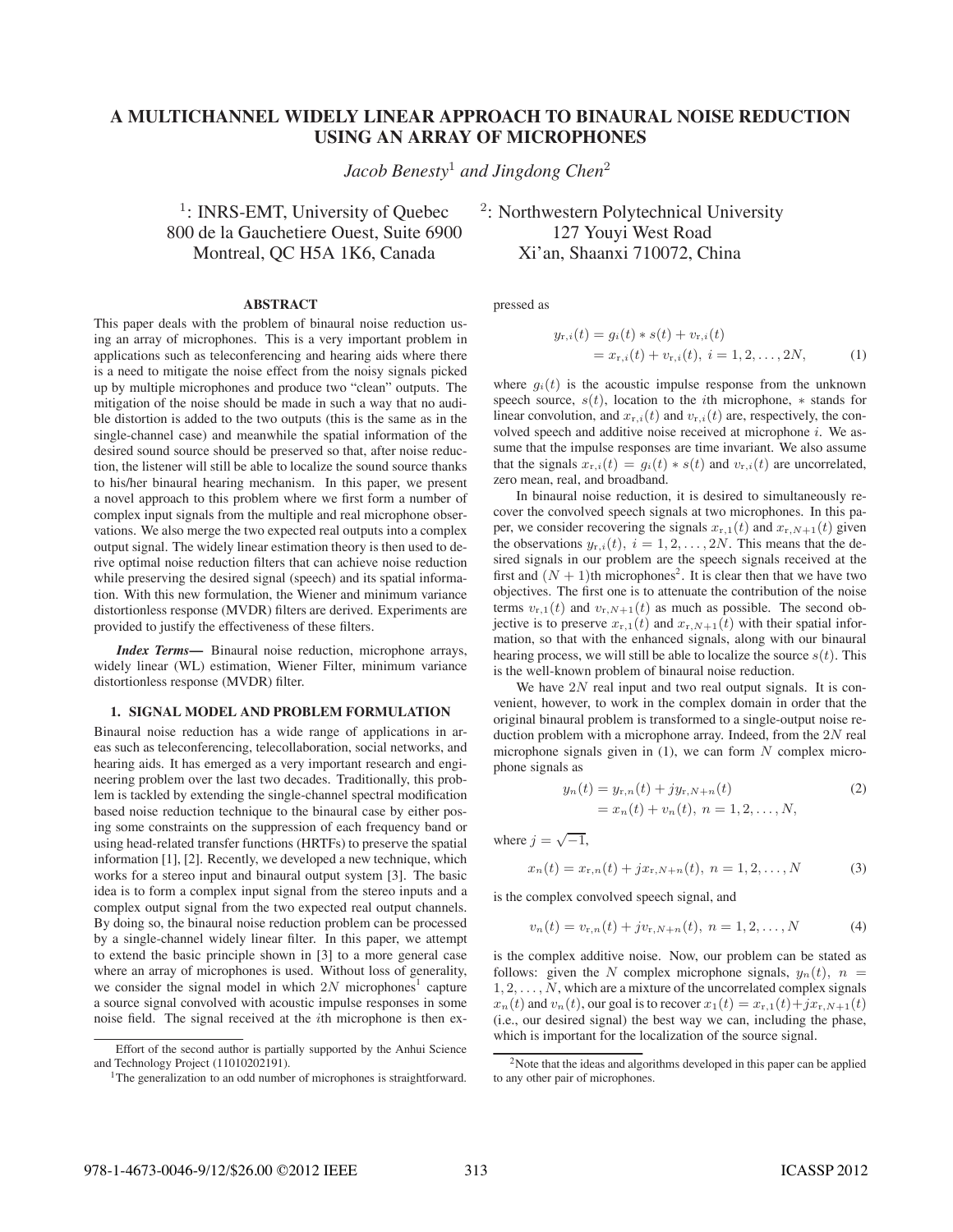The signal model given in (2) can be put into a vector form as

$$
\mathbf{y}(t) = \mathbf{x}(t) + \mathbf{v}(t),\tag{5}
$$

where

$$
\mathbf{y}(t) = \begin{bmatrix} \mathbf{y}_1^T(t) & \mathbf{y}_2^T(t) & \cdots & \mathbf{y}_n^T(t) & \cdots & \mathbf{y}_N^T(t) \end{bmatrix}^T,
$$

the superscript  $<sup>T</sup>$  is the transpose operator,</sup>

$$
\mathbf{y}_n(t) = \begin{bmatrix} y_n(t) & y_n(t-1) & \cdots & y_n(t-L+1) \end{bmatrix}^T
$$

is a vector of length L, and  $\mathbf{x}(t)$  and  $\mathbf{v}(t)$  are defined in a similar way to  $y(t)$ . Since the clean and noise signals are uncorrelated by assumption, the correlation matrix (of size  $NL \times NL$ ) of the noisy signal is

$$
\Phi_{\mathbf{y}} = E\left[\mathbf{y}(t)\mathbf{y}^H(t)\right] = \Phi_{\mathbf{x}} + \Phi_{\mathbf{v}},\tag{6}
$$

where the superscript  $^H$  is the transpose-conjugate operator, and  $\Phi_{\mathbf{x}} = [\mathbf{x}(t)\mathbf{x}^H(t)]$  and  $\Phi_{\mathbf{v}} = E[\mathbf{v}(t)\mathbf{v}^H(t)]$  are the correlation matrices of  $\mathbf{x}(t)$  and  $\mathbf{v}(t)$  respectively matrices of  $\mathbf{x}(t)$  and  $\mathbf{v}(t)$ , respectively.

#### **2. WIDELY LINEAR FILTERING**

As seen from the model given in (2), we deal with complex random variables. A very important statistical characteristic of a complex random variable (CRV) is the so-called circularity property or lack of it (noncircularity) [4], [5]. A zero-mean CRV, z, is circular if and only if the only nonnull moments and cumulants are the moments and cumulants constructed with the same power in z and  $z^*$  [6], [7], where the superscript  $*$  denotes complex conjugation. In particular,  $z$  is said to be a second-order circular CRV (CCRV) if its so-called pseudo-variance [4] is equal to zero, i.e.,  $E(z^2) = 0$ , while its vari-<br>ange is nonpull i.e.  $E(|z|^2) \neq 0$ . This means that the second order ance is nonnull, i.e.,  $E([z]^2) \neq 0$ . This means that the second-order<br>behavior of a CCRV is well described by its variance. If the pseudoance is nonnuli, i.e.,  $E(|z|^2) \neq 0$ . This means that the second-order<br>behavior of a CCRV is well described by its variance. If the pseudovariance  $E(z^2)$  is not equal to 0, the CRV z is then noncircular. A good measure of the second-order circularity is the circularity quogood measure of the second-order circularity is the circularity quotient [4] defined as the ratio between the pseudo-variance and the variance, i.e.,

$$
\gamma_z = \frac{E\left(z^2\right)}{E\left(|z|^2\right)}.\tag{7}
$$

It is easy to show that  $0 \le |\gamma_z| \le 1$ . If  $\gamma_z = 0$ , z is a second-order CCRV; otherwise, z is noncircular.

Now, let us examine whether the complex desired signal,  $x_1(t) = x_{r,1}(t) + jx_{r,N+1}(t)$ , is second-order circular or not. We have

$$
\gamma_{x_1} = \frac{E\left[x_1^2(t)\right]}{E\left[|x_1(t)|^2\right]}
$$
\n
$$
= \frac{E\left[x_{\rm r,1}^2(t)\right] - E\left[x_{\rm r,N+1}^2(t)\right] + j2E\left[x_{\rm r,1}(t)x_{\rm r,N+1}(t)\right]}{\phi_{x_1}},
$$
\n(8)

where  $\phi_{x_1} = E\left[|x_1(t)|^2\right]$  is the variance of  $x_1(t)$ . One can check<br>from (8) that the CBV  $x_1(t)$  is second-order circular (i.e.  $\alpha = 0$ ) from (8) that the CRV  $x_1(t)$  is second-order circular (i.e.,  $\gamma_{x_1} = 0$ ) if and only if

$$
E[x_{\rm r,1}^2(t)] = E[x_{\rm r,N+1}^2(t)] \text{ and } E[x_{\rm r,1}(t)x_{\rm r,N+1}(t)] = 0. \quad (9)
$$

Since the signals  $x_{r,1}(t)$  and  $x_{r,N+1}(t)$  come from the same source, they are in general correlated. As a result, the second condition in (9) should not be true. Therefore, we can safely state that the complex desired signal,  $x_1(t)$ , is noncircular, and so is the complex microphone signal,  $y_1(t)$ . If the noise terms at the two microphones are assumed to be uncorrelated and have the same power, then  $\gamma_{v_1} = 0$ [i.e.,  $v(t)$  is a second-order CCRV].

Since we deal with noncircular CRVs as demonstrated above, the classical linear estimation technique [8], which is developed for processing real signals or CCRVs, cannot be applied. Instead, an estimate of  $x_1(t)$  should be obtained using the widely linear (WL) estimation theory as [5], [9]

$$
\widehat{x}_1(t) = \mathbf{h}^H \mathbf{y}(t) + \mathbf{h}'^H \mathbf{y}^*(t) = \widetilde{\mathbf{h}}^H \widetilde{\mathbf{y}}(t),
$$
\n(10)

where  $h$  and  $h'$  are two complex FIR filters of length  $NL$  and

$$
\widetilde{\mathbf{h}} = \left[ \begin{array}{c} \mathbf{h} \\ \mathbf{h}' \end{array} \right] \tag{11}
$$

$$
\widetilde{\mathbf{y}}(t) = \left[ \begin{array}{c} \mathbf{y}(t) \\ \mathbf{y}^*(t) \end{array} \right] \tag{12}
$$

are the augmented WL filter and observation vector, respectively, both of length  $2NL$ . We can rewrite (10) as

$$
\widehat{x}_1(t) = \widetilde{\mathbf{h}}^H \left[ \widetilde{\mathbf{x}}(t) + \widetilde{\mathbf{v}}(t) \right] = x_{\rm f}(t) + v_{\rm rn}(t),\tag{13}
$$

where  $\tilde{\mathbf{x}}(t)$  and  $\tilde{\mathbf{v}}(t)$  are defined in a similar way to  $\tilde{\mathbf{v}}(t)$ ,

$$
x_{\rm f}(t) = \widetilde{\mathbf{h}}^H \widetilde{\mathbf{x}}(t) \tag{14}
$$

is a filtered version of the desired signal vector and its conjugate, and

$$
v_{\rm rn}(t) = \widetilde{\mathbf{h}}^H \widetilde{\mathbf{v}}(t) \tag{15}
$$

is the residual noise.

From (13), we see that  $\hat{x}_1(t)$  depends on the vector  $\tilde{\mathbf{x}}(t)$ . However, our desired signal at time t is not the whole vector  $\tilde{\mathbf{x}}(t)$  but only the sample  $x_1(t)$ ; so we should decompose the vector  $\tilde{\mathbf{x}}(t)$  into two orthogonal vectors: one correlated and the other uncorrelated with the desired signal sample,  $x_1(t)$ . This decomposition is given as

$$
\widetilde{\mathbf{x}}(t) = x_1(t)\rho_{\widetilde{\mathbf{x}}x_1} + \widetilde{\mathbf{x}}_i(t) = \widetilde{\mathbf{x}}_d(t) + \widetilde{\mathbf{x}}_i(t),\tag{16}
$$

where

$$
\widetilde{\mathbf{x}}_{\mathrm{d}}(t) = x_1(t)\rho_{\widetilde{\mathbf{x}}x_1} \tag{17}
$$

is the desired signal vector,

$$
\widetilde{\mathbf{x}}_i(t) = \widetilde{\mathbf{x}}(t) - \widetilde{\mathbf{x}}_d(t) \tag{18}
$$

is the interference signal vector,

$$
\rho_{\tilde{\mathbf{x}}x_1} = \frac{E\left[\tilde{\mathbf{x}}(t)x_1^*(t)\right]}{E\left[|x_1(t)|^2\right]}
$$
(19)

is the normalized [with respect to  $x_1(t)$ ] correlation vector between  $\tilde{\mathbf{x}}(t)$  and  $x_1(t)$ , and

$$
E\left[\widetilde{\mathbf{x}}_i(t)x_1^*(t)\right] = \mathbf{0}_{2NL \times 1}.
$$
 (20)

Substituting (16) into (13), we obtain

$$
\begin{aligned} \widehat{x}_1(t) &= \widetilde{\mathbf{h}}^H \left[ \widetilde{\mathbf{x}}_d(t) + \widetilde{\mathbf{x}}_i(t) + \widetilde{\mathbf{v}}(t) \right] \\ &= x_{\text{fd}}(t) + x_{\text{ri}}(t) + v_{\text{rn}}(t), \end{aligned} \tag{21}
$$

where

$$
x_{\rm fd}(t) = \widetilde{\mathbf{h}}^H \widetilde{\mathbf{x}}_{\rm d}(t) = x_1(t) \widetilde{\mathbf{h}}^H \boldsymbol{\rho}_{\widetilde{\mathbf{x}}x_1}
$$
(22)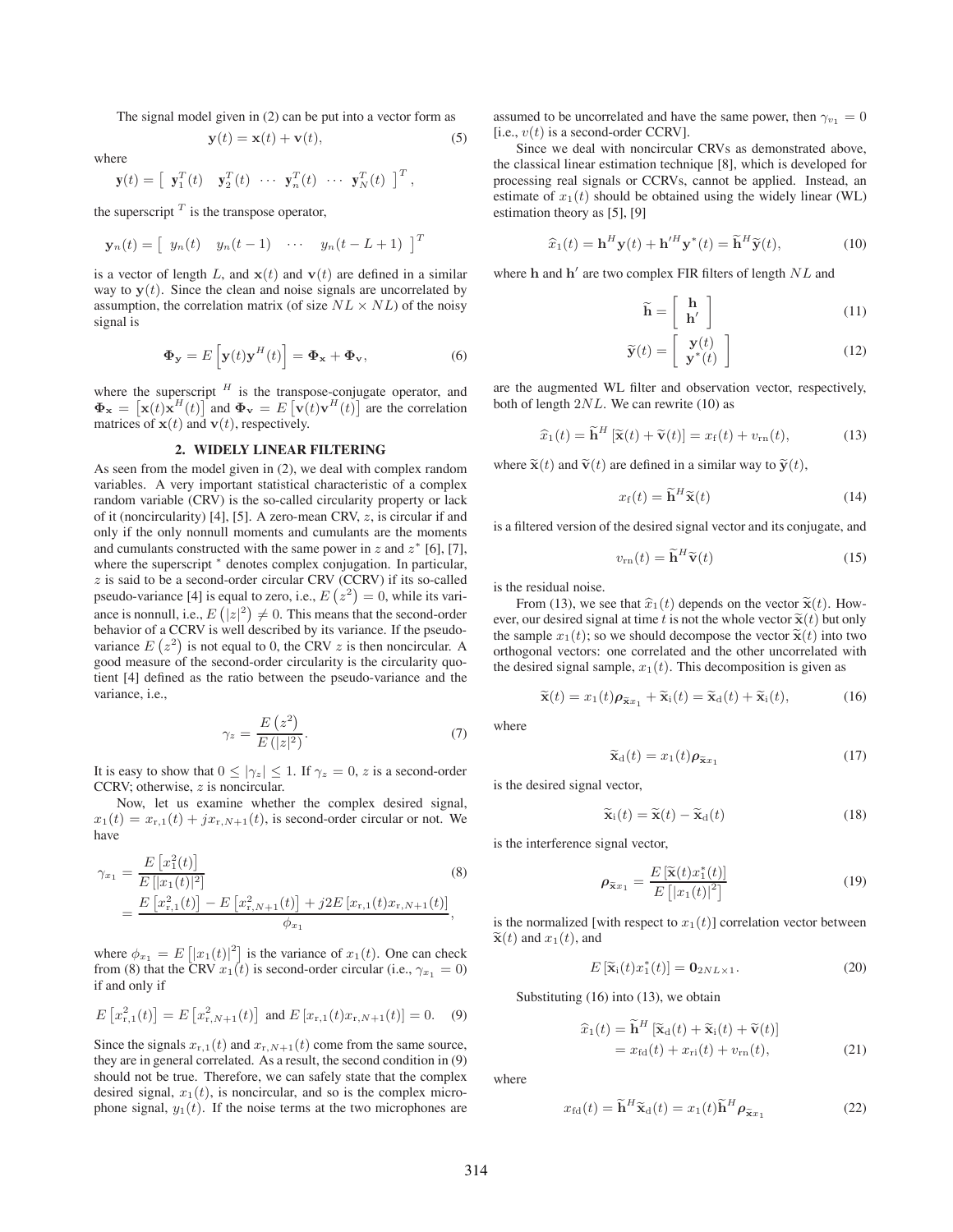is the filtered desired signal and

$$
x_{\rm ri}(t) = \widetilde{\mathbf{h}}^H \widetilde{\mathbf{x}}_{\rm i}(t) \tag{23}
$$

is the residual interference. We observe that the estimate of the desired signal at time  $t$  is the sum of three terms that are mutually uncorrelated. Therefore, the variance of  $\hat{x}_1(t)$  is

$$
\phi_{\hat{x}_1} = \phi_{x_{\text{fd}}} + \phi_{x_{\text{ri}}} + \phi_{v_{\text{rn}}},\tag{24}
$$

where

$$
\phi_{x_{\rm fd}} = \phi_{x_1} \left| \widetilde{\mathbf{h}}^H \rho_{\widetilde{\mathbf{x}}x_1} \right|^2 = \widetilde{\mathbf{h}}^H \Phi_{\widetilde{\mathbf{x}}_d} \widetilde{\mathbf{h}},\tag{25}
$$

$$
\phi_{x_{\rm ri}} = \widetilde{\mathbf{h}}^H \mathbf{\Phi}_{\widetilde{\mathbf{x}}_1} \widetilde{\mathbf{h}} = \widetilde{\mathbf{h}}^H \mathbf{\Phi}_{\widetilde{\mathbf{x}}} \widetilde{\mathbf{h}} - \phi_{x_1} \left| \widetilde{\mathbf{h}}^H \boldsymbol{\rho}_{\widetilde{\mathbf{x}} x_1} \right|^2, \qquad (26)
$$

$$
\phi_{v_{\rm rn}} = \widetilde{\mathbf{h}}^H \mathbf{\Phi}_{\widetilde{\mathbf{v}}} \widetilde{\mathbf{h}},\tag{27}
$$

 $\Phi_{\tilde{\mathbf{x}}_d} = \phi_{x_1} \rho_{\tilde{\mathbf{x}}_{x_1}} \rho_{\tilde{\mathbf{x}}_{x_1}}^H$  is the correlation matrix (whose rank is equal to  $\mathbb{E}[\tilde{\mathbf{x}}(t) \tilde{\mathbf{x}}^H(t)] = \mathbb{E}[\tilde{\mathbf{x}}(t) \tilde{\mathbf{x}}^H(t)]$ to 1) of  $\widetilde{\mathbf{x}}_d(t)$ , and  $\mathbf{\Phi}_{\widetilde{\mathbf{x}}_i} = E\left[\widetilde{\mathbf{x}}_i(t)\widetilde{\mathbf{x}}_i^H(t)\right], \mathbf{\Phi}_{\widetilde{\mathbf{x}}} = E\left[\widetilde{\mathbf{x}}(t)\widetilde{\mathbf{x}}^H(t)\right],$ and  $\Phi_{\tilde{\mathbf{v}}} = E\left[\tilde{\mathbf{v}}(t)\tilde{\mathbf{v}}^H(t)\right]$  are the correlation matrices of  $\tilde{\mathbf{x}}_i(t)$ ,  $\tilde{\mathbf{x}}(t)$  and  $\tilde{\mathbf{v}}(t)$  respectively  $\tilde{\mathbf{x}}(t)$ , and  $\tilde{\mathbf{v}}(t)$ , respectively.

It is clear from (21) that the objective of our noise reduction problem is to find optimal filters that can minimize the effect of  $x_{\text{ri}}(t) + v_{\text{rn}}(t)$  while preserving the desired signal,  $x_1(t)$ .

# **3. OPTIMAL FILTERS**

Before deriving the optimal filters, we first define the mean-squareerror (MSE) criterion.

The error signal between the estimated and desired signals is defined as

$$
e(t) = \hat{x}_1(t) - x_1(t) = x_{\text{fd}}(t) + x_{\text{ri}}(t) + v_{\text{rn}}(t) - x_1(t). \quad (28)
$$

We can rewrite (28) as

$$
e(t) = e_{d}(t) + e_{r}(t),
$$
\n(29)

where

$$
e_{\rm d}(t) = x_{\rm fd}(t) - x_1(t) = \left(\widetilde{\mathbf{h}}^H \rho_{\widetilde{\mathbf{x}}x_1} - 1\right) x_1(t) \tag{30}
$$

is the speech distortion due to the WL filter, and

$$
e_{\rm r}(t) = x_{\rm ri}(t) + v_{\rm rn}(t) = \widetilde{\mathbf{h}}^H \widetilde{\mathbf{x}}_{\rm i}(t) + \widetilde{\mathbf{h}}^H \widetilde{\mathbf{v}}(t) \tag{31}
$$

represents the residual interference-plus-noise. The two error signals  $e_d(t)$  and  $e_r(t)$  are clearly uncorrelated.

The classical MSE criterion is then

$$
J\left(\widetilde{\mathbf{h}}\right) = E\left[|e(t)|^2\right] = E\left[|e_{\mathrm{d}}(t)|^2\right] + E\left[|e_{\mathrm{r}}(t)|^2\right]
$$

$$
= \phi_{x_1} \left|\widetilde{\mathbf{h}}^H \rho_{\widetilde{\mathbf{x}}x_1} - 1\right|^2 + \widetilde{\mathbf{h}}^H \Phi_{\widetilde{\mathbf{x}}_1} \widetilde{\mathbf{h}} + \widetilde{\mathbf{h}}^H \Phi_{\widetilde{\mathbf{v}}}\widetilde{\mathbf{h}}
$$

$$
= J_{\mathrm{d}}\left(\widetilde{\mathbf{h}}\right) + J_{\mathrm{r}}\left(\widetilde{\mathbf{h}}\right), \tag{32}
$$

where

$$
J_{\rm d}\left(\widetilde{\mathbf{h}}\right) = E\left[|e_{\rm d}(t)|^2\right] = \phi_{x_1} \left|\widetilde{\mathbf{h}}^H \boldsymbol{\rho}_{\widetilde{\mathbf{x}}x_1} - 1\right|^2, \tag{33}
$$

$$
J_{\rm r}\left(\widetilde{\mathbf{h}}\right) = E\left[|e_{\rm r}(t)|^2\right] = \widetilde{\mathbf{h}}^H \mathbf{\Phi}_{\rm in} \widetilde{\mathbf{h}},\tag{34}
$$

and

$$
\Phi_{\rm in} = \Phi_{\tilde{\mathbf{x}}_1} + \Phi_{\tilde{\mathbf{v}}} = \Phi_{\tilde{\mathbf{y}}} - \phi_{x_1} \rho_{\tilde{\mathbf{x}}x_1} \rho_{\tilde{\mathbf{x}}x_1}^H \tag{35}
$$

is the correlation matrix of the interference-plus-noise.

Given the above MSE criteria, the filters that can achieve noise reduction can be derived by either directly minimizing  $J(\tilde{h})$  or minimizing  $J_d\left(\tilde{\mathbf{h}}\right)$  or  $J_r\left(\tilde{\mathbf{h}}\right)$  with some constraints.

## **3.1. WL Wiener Filter**

In our problem, the WL Wiener filter can be obtained by taking the gradient of  $(32)$  with respect to  $\tilde{h}$  and equating the result to zero. We easily get

$$
\widetilde{\mathbf{h}}_{\mathbf{W}} = \mathbf{\Phi}_{\widetilde{\mathbf{y}}}^{-1} \mathbf{\Phi}_{\widetilde{\mathbf{x}}} \widetilde{\mathbf{i}} = \left[ \mathbf{I}_{2NL} - \mathbf{\Phi}_{\widetilde{\mathbf{y}}}^{-1} \mathbf{\Phi}_{\widetilde{\mathbf{v}}} \right] \widetilde{\mathbf{i}},\tag{36}
$$

where **i** is the first column of the identity matrix  $\mathbf{I}_{2NL}$  of size  $2NL \times$ 2NL. From (35), we can write the inverse of  $\Phi_{\tilde{v}}$  according to the Woodbury's identity:

$$
\Phi_{\tilde{\mathbf{y}}}^{-1} = \Phi_{\text{in}}^{-1} - \frac{\Phi_{\text{in}}^{-1} \rho_{\tilde{\mathbf{x}}x_1} \rho_{\tilde{\mathbf{x}}x_1}^H \Phi_{\text{in}}^{-1}}{\phi_{x_1}^{-1} + \rho_{\tilde{\mathbf{x}}x_1}^H \Phi_{\text{in}}^{-1} \rho_{\tilde{\mathbf{x}}x_1}}.
$$
(37)

Substituting (37) into (36), we get an alternative form of the WL Wiener filter, i.e.,

$$
\tilde{\mathbf{h}}_{\mathbf{W}} = \frac{\mathbf{\Phi}_{\mathrm{in}}^{-1} \rho_{\tilde{\mathbf{x}}x_1}}{\phi_{x_1}^{-1} + \rho_{\tilde{\mathbf{x}}x_1}^H \mathbf{\Phi}_{\mathrm{in}}^{-1} \rho_{\tilde{\mathbf{x}}x_1}},\tag{38}
$$

which can be more useful for practical implementation as the matrix  $\Phi$ <sub>in</sub> is generally better conditioned than  $\Phi_{\tilde{y}}$  in real-world applications.

### **3.2. WL MVDR Filter**

The WL MVDR filter can be derived by minimizing either  $E\left[|\hat{x}_1(t)|^2\right], J\left(\tilde{\mathbf{h}}\right)$ , or  $J_r\left(\tilde{\mathbf{h}}\right)$  subject to the constraint that  $J_d\left(\tilde{\mathbf{h}}\right) = 0$ . Using  $J\left(\tilde{\mathbf{h}}\right)$ , the problem can be mathematically written as

$$
\min_{\widetilde{\mathbf{h}}} J\left(\widetilde{\mathbf{h}}\right) \quad \text{subject to} \quad \widetilde{\mathbf{h}}^H \rho_{\widetilde{\mathbf{x}}x_1} = 1. \tag{39}
$$

Using a Lagrange multiplier to adjoin the constraint to the cost function, taking the gradient with respect to  $\hat{\mathbf{h}}$ , and then equating the result to zero, we obtain

$$
\widetilde{\mathbf{h}}_{\text{MVDR}} = \frac{\Phi_{\widetilde{\mathbf{y}}}^{-1} \rho_{\widetilde{\mathbf{x}}x_1}}{\rho_{\widetilde{\mathbf{x}}x_1}^H \Phi_{\widetilde{\mathbf{y}}}^{-1} \rho_{\widetilde{\mathbf{x}}x_1}}.
$$
\n(40)

Now, using  $J_{\rm r}$   $\left(\tilde{\bf h}\right)$ , the problem can be written into the following form:

$$
\min_{\tilde{\mathbf{h}}} \tilde{\mathbf{h}}^H \boldsymbol{\Phi}_{\text{in}} \tilde{\mathbf{h}} \quad \text{subject to} \quad \tilde{\mathbf{h}}^H \boldsymbol{\rho}_{\tilde{\mathbf{x}}x_1} = 1,\tag{41}
$$

for which the solution is

$$
\tilde{\mathbf{h}}_{\text{MVDR}} = \frac{\mathbf{\Phi}_{\text{in}}^{-1} \rho_{\tilde{\mathbf{x}}x_1}}{\rho_{\tilde{\mathbf{x}}x_1}^H \mathbf{\Phi}_{\text{in}}^{-1} \rho_{\tilde{\mathbf{x}}x_1}}.
$$
(42)

It is easy to check that the two forms of the MVDR filter in (40) and (42) are identical.

#### **4. EXPERIMENTAL EVALUATION**

Experiments were conducted with the speech source recorded in a reverberant but quiet room. The room is 6 m long and 5 m wide. For ease of exposition, positions in the room are designated by  $(x,$ y) coordinates with reference to one corner of the room,  $0 \le x \le 6$ and  $0 \leq y \leq 5$ . An equispaced linear array with six omnidirectional microphones is configured where the first and last microphones are, respectively, at (3.4, 0.5) and (3.9, 0.5), and spacing between two neighboring microphones is 0.1 m. A female talker reads a story